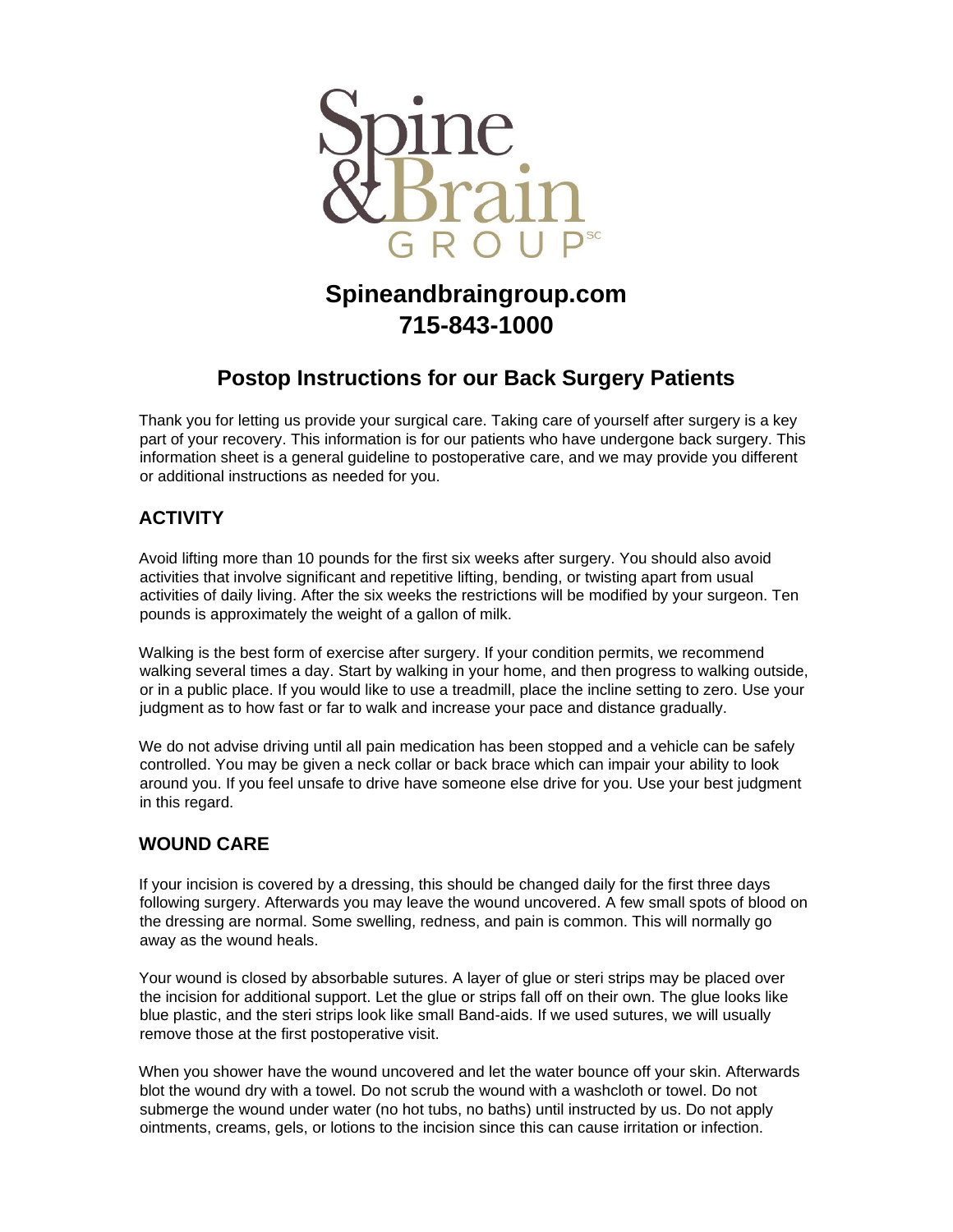#### **PAIN MANAGEMENT**

Some pain can be expected after surgery, and you may be given pain medication for this at discharge. Take your pain medication as directed. Do not take pain medications with alcohol or with illicit drugs.

Pain medication can cause side effects such as nausea, vomiting, and especially constipation. To minimize the likelihood of constipation, take the pain medications only when you need them for pain relief, and try to stay adequately hydrated and include foods with fiber in your diet, or fiber supplements. If there is an over-the-counter medication you have taken in the past for constipation, please feel free to try this. If your symptoms do not improve, you can consider talking to your local pharmacist for advice for other over-the-counter treatments, or your primary care provider, or contact us.

If you need a refill, please contact our office during regular business hours. You may also request refills by using the patient portal at spineandbraingroup.com. Contact us 24-48 hours before you run out of your medication because this will give us adequate time to provide you with a refill. Prescription requests cannot be filled on the weekend. If a request is made on a Friday, this may not be available until the following week.

### **BACK BRACES**

Depending upon your individual circumstances, you may be prescribed a corset or a back brace.

We will sometimes provide you with a corset or brace for you to wear only as needed for your comfort, and you can decide when to wear the corset or brace or not based on whether it helps you with your back.

We will sometimes provide you with a corset or brace specifically to immobilize your spine and we will want you to wear this all or nearly all the time. Ask us which of the instructions below you should follow.

 $\Box$  No corset or brace

 $\Box$  Corset for comfort: A corset is generally made of cloth and plastic or metal support strips, and closes in front with Vicryl fasteners. You can put on and take off the corset while sitting or laying down. You do not have to wear this corset while in bed, in the shower, or when you're up at night to go the bathroom, and we may instruct you to wear this just when you find it helps with your back pain.

 $\Box$  Back brace for immobilization: You should put on and take off the brace while laying down. You will need to wear this brace whenever you are up. We may instruct you to shower with the brace on. After the shower, lay down to take the brace off and dry it. Showering at night before bed may be best, as the back brace can be left off to dry overnight while you lay flat to sleep.

#### . **FOLLOW-UP CARE**

You will be seen for follow-up 10-14 days after surgery. Our office usually makes this appointment for you but if you leave the hospital without one, please contact our office to schedule this. If your appointment is already scheduled, please call the office to verify the time, date, and location since we have several office locations. At your follow up visit(s) you will be seen by either the physician, mid-level provider, or both.